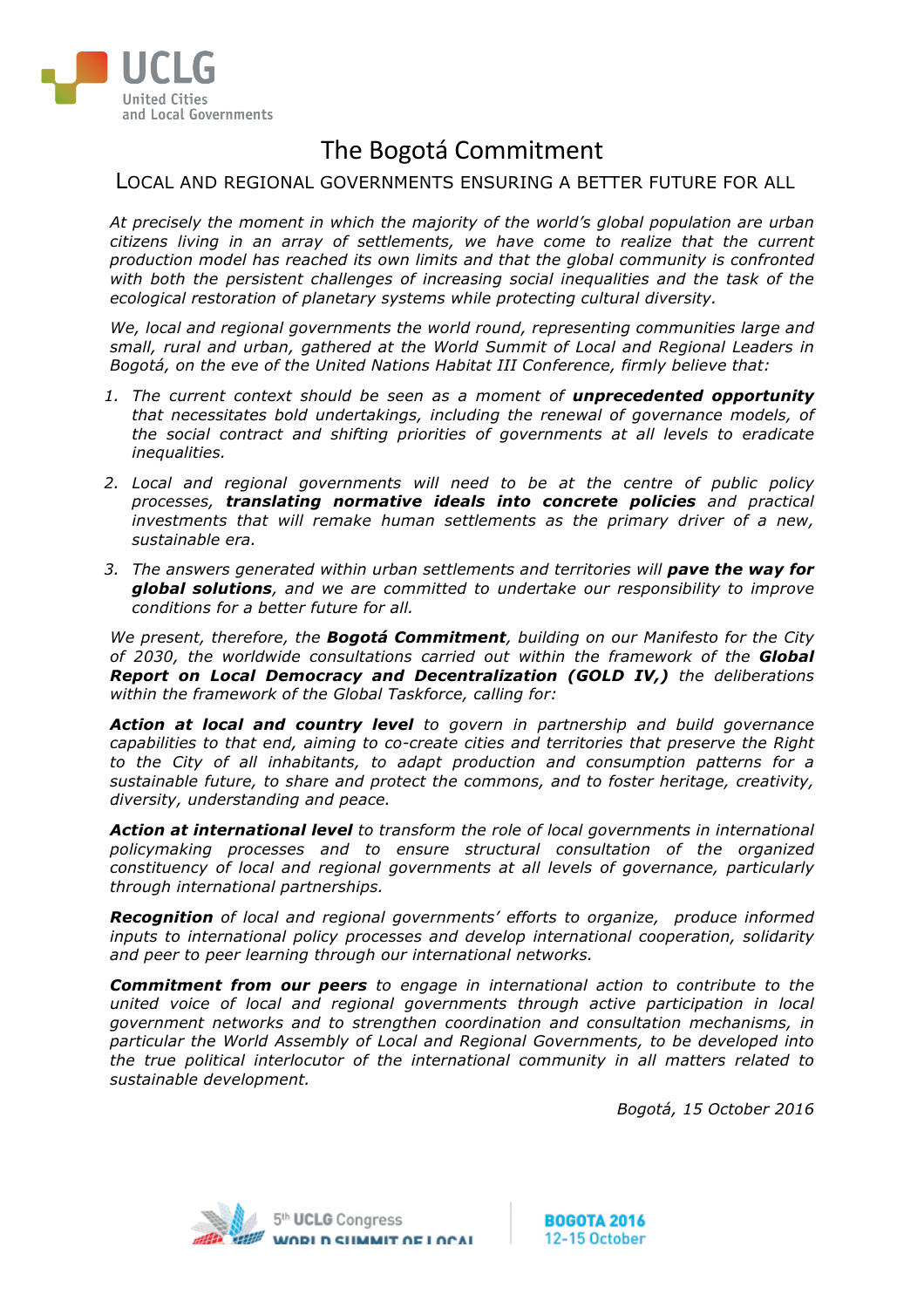## THE BOGOTÁ ACTION AGENDA A POST-QUITO AGENDA FOR LOCAL AND REGIONAL GOVERNMENTS

The following recommendations for action build on the research and consultations with local and regional governments within the framework of the Global Report on Local Democracy and Decentralization (GOLD IV). They also draw upon the recommendations of the Global Taskforce of Local and Regional Governments in the Habitat III process. They encompass the reforms that must be immediately implemented to support countries, local and regional governments and other stakeholders in the New Urban Agenda to take action.

The first set of recommendations on **'local action'** addresses how sub-national governments can contribute to the achievement of the SDGs, the Paris Agreement, the Sendai Framework and the New Urban Agenda. The second set of recommendations on **'national action'** focuses on national legal, institutional and policy reform. The final set of recommendations on **'global action'** tackles three of the most potent enablers of national and local development: global governance, international financing and decentralized cooperation. All the recommendations seek to empower local and regional governments to take their rightful place at the head of a new international agenda for inclusive and sustainable development.

#### **1.1 Local action: realization on the ground of the New Urban Agenda**

As a result of the growing links between global and local challenges, **local and regional governments now play a greater role in the regulation of the urban fabric and territories, and the protection of the commons**. However, they often lack the resources to meet these new challenges, putting pressure on their ability to fulfil pre-existing responsibilities. To contribute to what in the SDGs is termed a 'transformed world', local and regional governments across all world regions must be proactive and commit to the following actions:

#### 1. **Improve their strategic management capacity.**

Local and regional leaders must develop new capacities and modes of leadership to respond to and take advantage of new opportunities that are opening up for the achievement of the SDGs and the New Urban Agenda:

- Implement effective, democratic governance in partnership with multiple stakeholders to decide on common priorities and goals, act accordingly, and account for the results;
- Make innovation a way of life by establishing partnerships for innovation;
- Develop a strategic management approach to deal with local finance and assets effectively;
- Attract the best talents to protect the common good by developing inspiring careers in public office as well as peer-to-peer learning and knowledge networks within and across country contexts;
- Draw up a code of conduct, with independent control mechanisms and bodies, to fight corruption;
- Build solidarity between cities and territories and enhance inter-municipal cooperation.

#### 2. **Boost participation by fostering a buoyant and autonomous civil society to co-create cities and territories.**

Local and regional leaders should use participatory democracy, shared public services, social and cooperative housing and collaborative and solidarity based economies contribute to a new effective and democratic governance approach, aiming at the common good. To be driving force behind the eradication of inequalities, local and regional leaders must: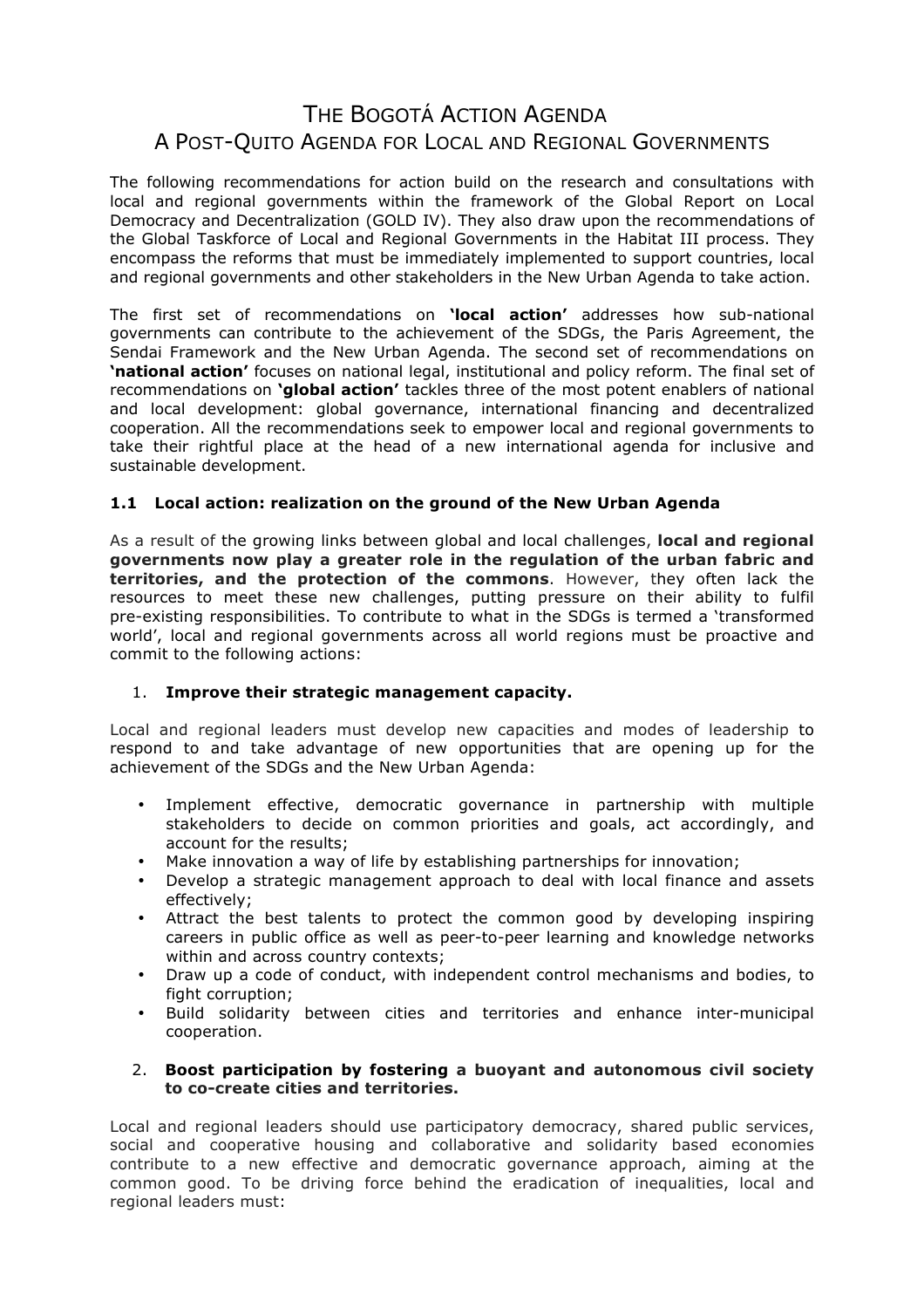- Guarantee the empowerment of citizens, making them able to fully participate in local political, social, economic and cultural life, recognizing the value of that urban knowledge that other actors cannot possess;
- Recognize the complex emerging systems based on citizenship collaboration, which are key for the sustainability of cities;
- Co-create societies starting from cities and territories, promoting bottom-up participation mechanisms and non-centralized dynamics;
- Involve all stakeholders in service provision for all; promote co-production;
- Grant visibility and legitimacy to those common citizenship practices that, thanks to self-management and autonomy, make urban life flow;
- Implement social housing programmes and support citizen initiatives for alternative decent housing, such as the social production of habitat;
- Recognize informal settlements as a legitimate and historical means of urban production;
- Implement public policies that nurture cultural practices and are able to expand the scope and institutional space of culture;
- Consider the urban space as a learning space that guarantees the free movement of knowledge, using open and free licences;
- Foster communal, associative and cooperative ways of life in cities' neighbourhoods;
- Stop considering the city as a space of consumption, and turn it into a space for exchange, co-creation and learning;
- Engage with the private sector, encourage the 'civic economy' and invest in collaborative, social and care economies, providing decent work and livelihoods for all;
- Favour digital inclusion and technological sovereignty, which by default protect the privacy of citizens.

#### 3. **Harness integrated urban and territorial planning to shape the future of cities and territories.**

Strategic planning is an essential component of management. It integrates spatial planning, land use, economic stability, infrastructures and other dimensions that are key responsibilities of local and regional governments. Local and regional governments must:

- Shape cities and territories' built environment and their economic, social and cultural fabric according to the needs of their inhabitants; engage in long-term strategic participatory planning;
- Use flexible and dynamic planning to promote a better quality of life;
- Utilize land-use plans and regulations as a strategic tool to manage urban sprawl; reduce disaster risk; foster social inclusion; value local culture and heritage; reduce land and housing speculation and guarantee security of land tenure;
- Create mixed-use areas that integrate housing, commerce and offices;
- Ensure updated land and real-estate registers and enable mobilization of land and property value capture by local authorities;
- Build integrated and polycentric metropolitan areas that are sensitive to the socioeconomic dynamics in their surrounding territories;
- Develop closer cooperation between regions, cities and rural municipalities to generate economies of agglomeration;
- Strengthen the role of intermediary and small cities, and relieve urbanization pressures on natural resources.
- Engage in peer-to-peer learning and exchange of expertise

#### 4. **Ensure access to quality and resilient infrastructures and basic services for all.**

Access to basic services is a human right that should be guaranteed for all. Local and regional governments should expand services and, at the same time, reduce the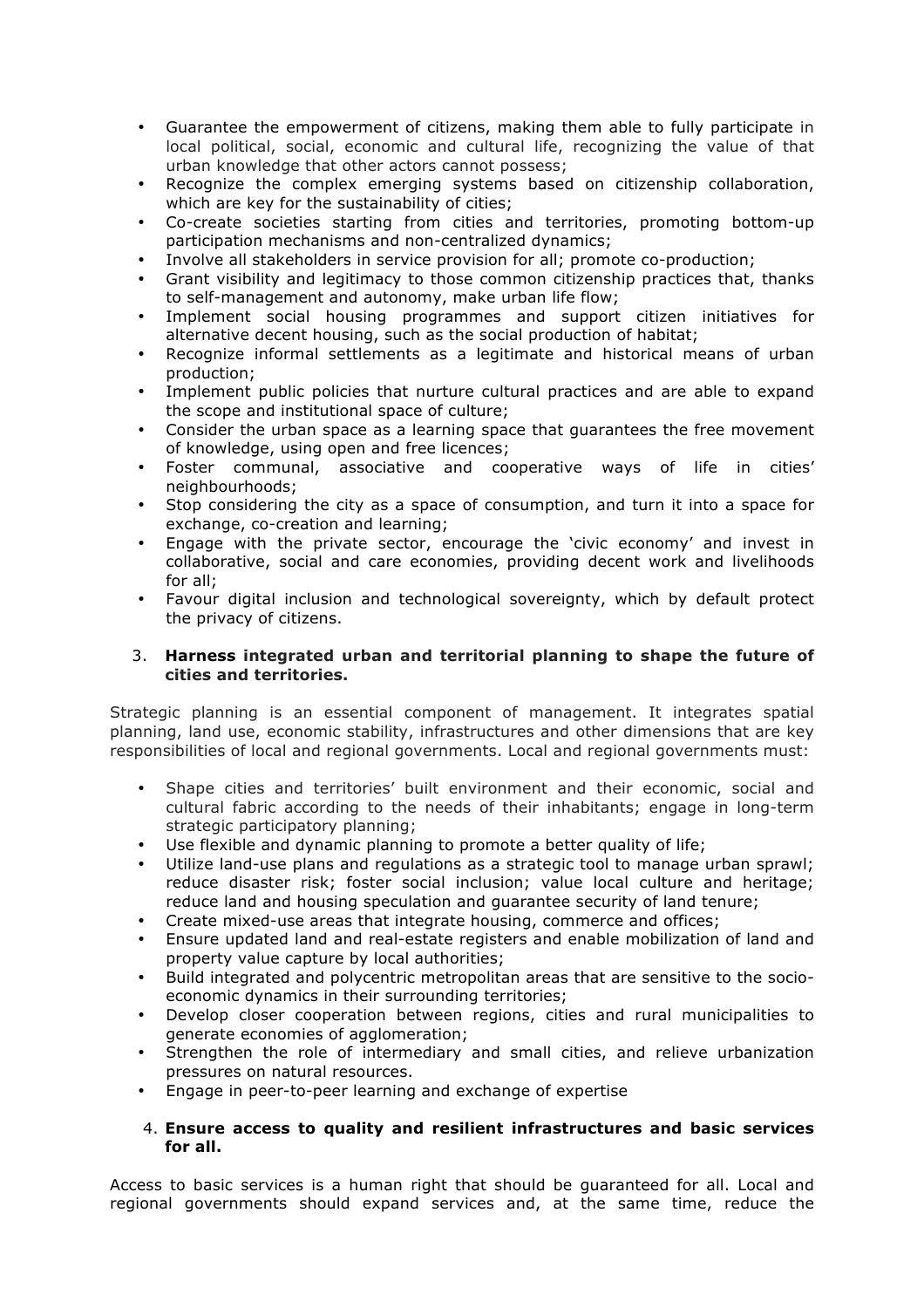environmental impact of urban infrastructures. To 'square the circle', they must be given powers to experiment with innovative approaches:

- Design infrastructure plans alongside land use plans, including long-term investment strategies;
- Improve the management, delivery and transparency of public services, facilitate innovative partnerships for co-production and co-management;
- Develop mechanisms to guarantee minimum access levels, and make basic services affordable to all; Explore new universal models of service co-production; support small-scale businesses and gradually insert the informal economy into the organization of public service delivery through tailored tendering procedures and training modules.
- 5. **Foster local economic opportunities to create decent jobs and social cohesion.**

Local and regional governments should have the necessary policy powers and resources to control economic development levers and take advantage of an ongoing transformation of the global economy to boost endogenous economic development:

- Harness local human capacities and assets by supporting local investment and entrepreneurship;
- Improve communication and transparency to increase the economic bases of tax payers;
- Support a broad range of sustainable local economic initiatives to adapt local economies to global challenges and improve their resilience;
- Implement local level public procurement systems that include social and environmental responsibility criteria;
- Promote labour-intensive growth strategies;
- Promote circular economies to encourage reuse and recycling;
- Promote the 'civic economy' and acknowledge and integrate the informal economy.

#### 6. **Put the 'Right to the City' at the centre of urban and territorial governance.**

Growing inequalities create new forms of poverty and exclusion. Local and regional governments face the daily responsibility of tackling socio-spatial exclusion and promoting social justice, integrating migrants, preventing discrimination and urban violence, and protecting social rights to ensure prosperity and well-being:

- Reduce poverty and inequalities at the local level by identifying deprivation, and targeting policies efficiently;
- Support inclusive housing policies and ensure the full and progressive realization of the right to adequate housing for all;
- Work with communities to upgrade slums; regenerate poor neighbourhoods; recognize and support the social production of habitat; ensure secure tenure for the most vulnerable; and prevent forced evictions;
- Complement targeted social policies with the recognition of the indivisibility and universality of human rights as expressed in the **Global Charter-Agenda for Human Rights in the City**.
- Facilitate newcomers' (migrants and refugees) access to rights and services and strengthen integration and inclusion policies and strategies (employment, education, health, housing).
- 7. **Lead the transition toward low carbon, resilient cities and regions.**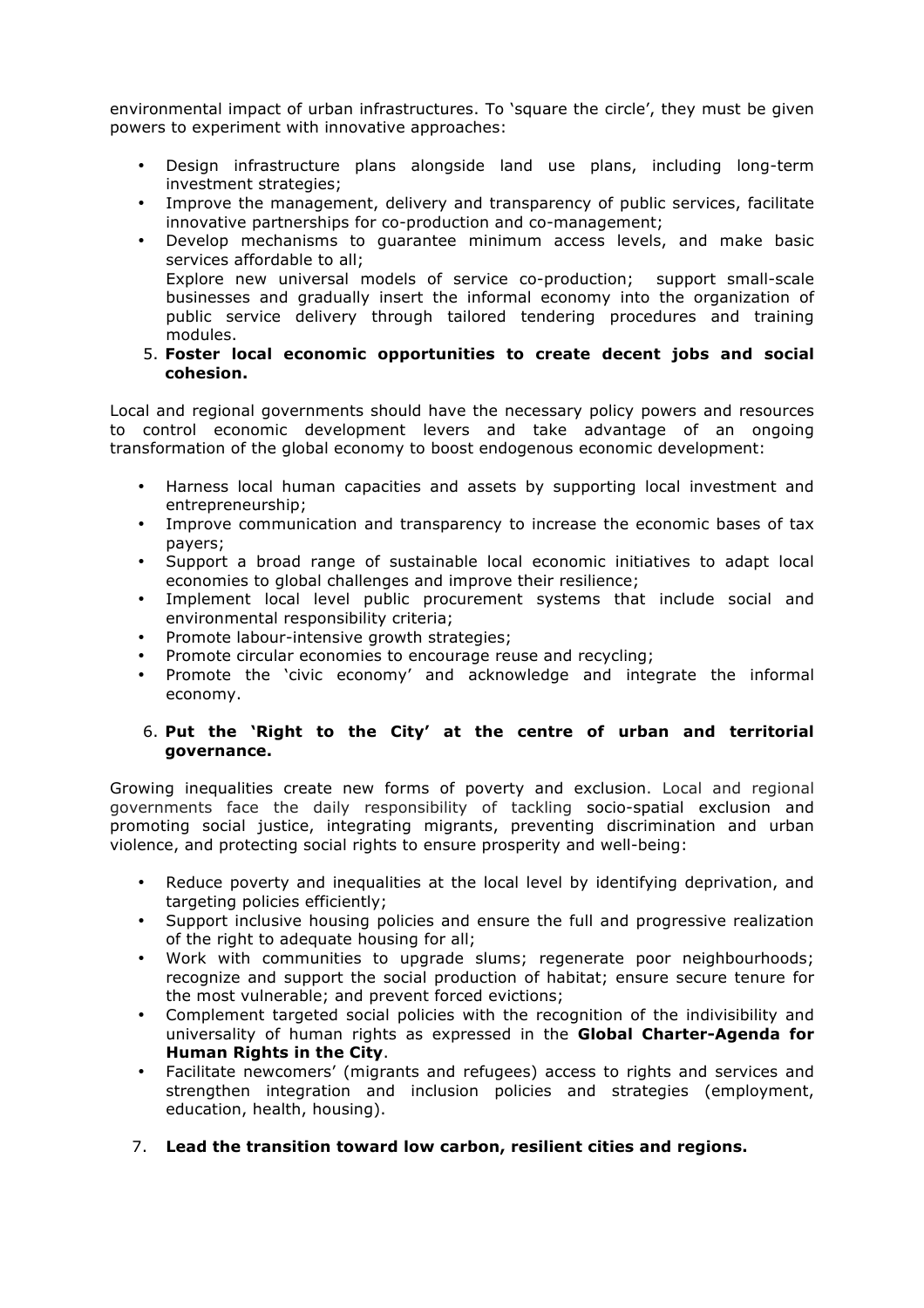Greener cities and territories are the key to a sustainable future. Local and regional governments must move towards sustainable production and consumption patterns and act to mitigate and adapt to climate change:

- Be vectors of awareness, change and knowledge for citizens;
- Reduce the ecological footprint of cities;
- Increase the use of renewable energies, climate change mitigation and adaptation initiatives;
- Integrate environmental and natural risk prevention into planning processes, following the principles of the Sendai Framework for Disaster Risk Reduction;
- Encourage urban agriculture and nature-based solutions and projects stemming from civil society, especially through subsidies and by creating truly enabling conditions;
- Adapt transport systems and promote multimodal public transport and carbon friendly mobility.

#### 8. **Promote local heritage, creativity and diversity through people-centred cultural policies**.

Culture is a vital element of citizenship, integration and co-existence. Culture should be seen as the fourth pillar of sustainable development. All citizens have the right to culture. Cities and territories should promote active cultural policies, in particular:

- Draw up and implement cultural policies and activities and guarantee good governance of cultural policies;
- Build on the cultural and heritage potential of cities and territories to promote a sense of place, identity and belonging;
- Recognize cultural diversity as a prerequisite for innovation, co-responsibility and peaceful resolution of conflicts;
- Acknowledge and promote creativity as an aspect of human experience and a source of progress;
- Integrate heritage and culture in urban planning, including through appropriate cultural impact assessment methods;
- Integrate the cultural economy in local economic development strategies;
- Reconnect culture and education to support the acquisition of cultural skills and knowledge;
- Adopt and promote the **Agenda 21 for Culture**.

#### **9. Prevent conflict, build bridges and dialogue and promote a culture of peace**

SDG 16 calls for peaceful and inclusive societies, access to justice and effective institutions. Local and regional governments have the responsibility to act as promoters and facilitators of peace and by doing so to contribute to the international development and peace-building agenda. As the UCLG City of Bogota Peace Prize, which was handed out in Bogota for the first time in history, affirms, the role of local governments in this field is diverse. As the sphere of government closest to the people, it is their responsibility to:

- Act as mediator in conflicts within their communities;
- Ensure that service delivery is in place despite the difficult context;
- Ensure effective, accountable and transparent local governance;<br>• Promoto true inclusion of all (othnic) groups in their communities
- Promote true inclusion of all (ethnic) groups in their communities;
- Protect vulnerable and marginalized groups from (violent) conflict, in particular women and youth;
- Contribute to effective disarmament, demobilization and reintegration of (former) combatants;
- Promote and facilitate peace as an alternative to violent conflict.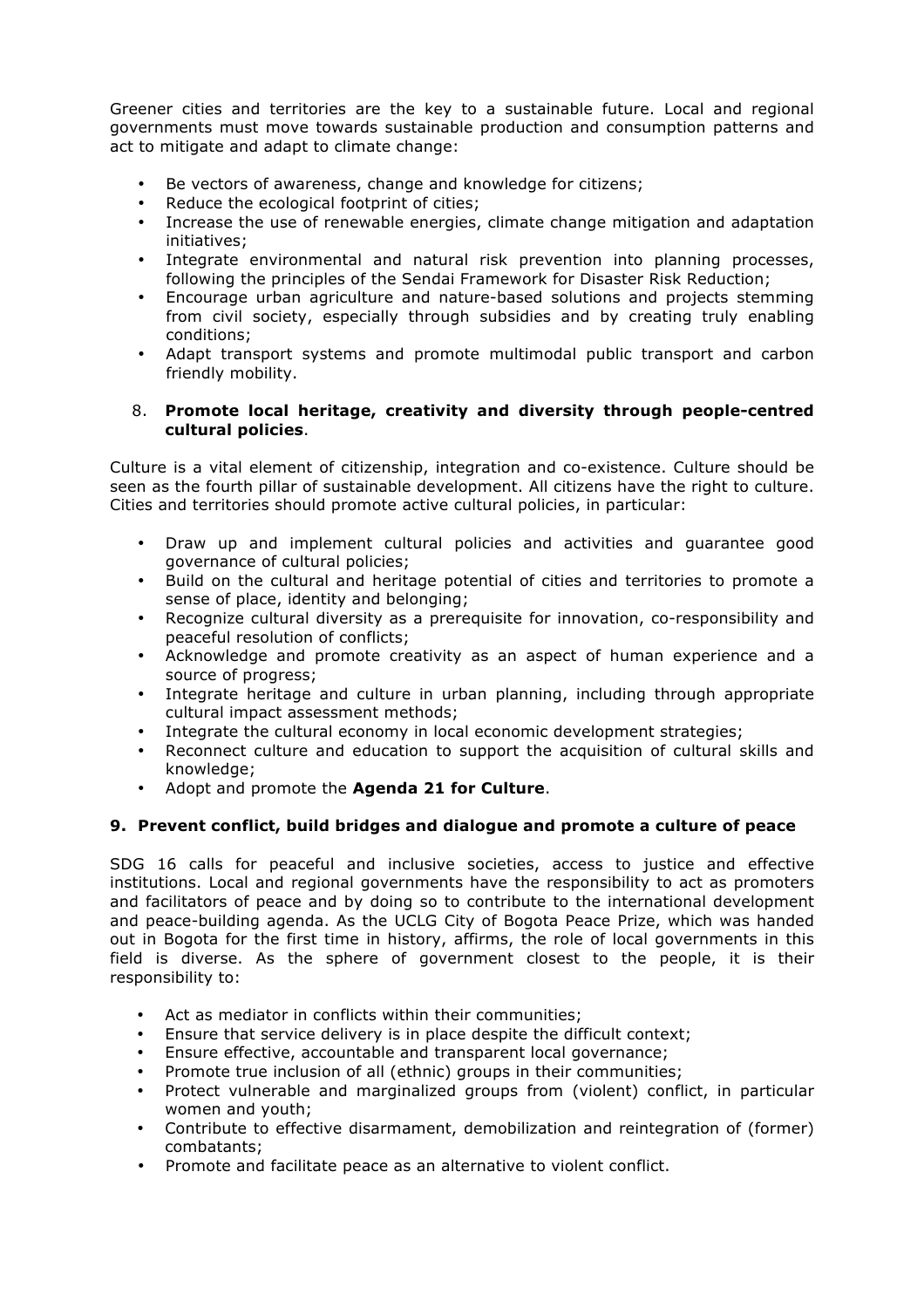#### **1.2 National action: a new multilevel governance system**

Local leadership will only flourish if there is a national enabling environment for local and regional governments with adequate legal frameworks and resources, as well as a transformation of top-down approaches. Moreover, it can only succeed if the uneven decentralization found in many countries and regions is urgently addressed. National governments should:

#### 1. **Renew institutional frameworks to promote partnership governance and effective decentralization.**

The achievement of the SDGs, the New Urban Agenda and the Paris Agreement will not be possible without empowered local and regional governments with adequate political, administrative and fiscal decentralization:

- Recognize and protect local and regional self-government in national and international law;
- Create a system of multilevel governance (MLG), according to the principle of subsidiarity that recognizes the interdependence of different levels of government, exemplified in the many "hidden local dimensions" of national and international governance;
- Ensure an enabling environment for local and regional governments –where local and regional governments can experiment, innovate, and capitalize on their resources and potential afforded by their locations and populations;
- Ensure to local and regional governments the freedom to organise, plan and finance the delivery of Services of General Interest (public services);
- Reaffirm and apply the International Guidelines on Decentralization and Access to Basic Services for All, adopted by the UN Habitat Governing Council in 2007 and 2009, as the pillars of an MLG framework.

#### 2. **Build coherent and integrated national urban and regional policies in consultation with sub-national governments.**

- Move urban and territorial policies up the national agenda.
- Facilitate regular coordination between central government ministries and agencies; representatives of local and regional governments (where appropriate through their representative associations); civil society and the private sector.
- Foster a leading role for regional and local governments in defining regional development policies, particularly supporting regions and cities with limited capacities.
- Ensure coordination between strategic infrastructure and regional plans, and improve their design and co-financing.

#### 3. **Rethink sub-national financing systems to reconcile financing with sustainability.**

- Ensure appropriate fiscal decentralization and equitable sharing of national resources to reach a minimum percentage going to local governments - at least 20% of the total public budget - in the next decade.
- Give local and regional governments adequate fiscal powers and capacities to mobilize part of the wealth created in their territory, such as capturing part of land and property added-value.
- Improve transparency and strengthen enabling frameworks for participatory budgets;
- Ensure appropriate, regular and predictable transfers to complement local budgets, including equalization mechanisms for adequate redistribution of resources across the whole territory.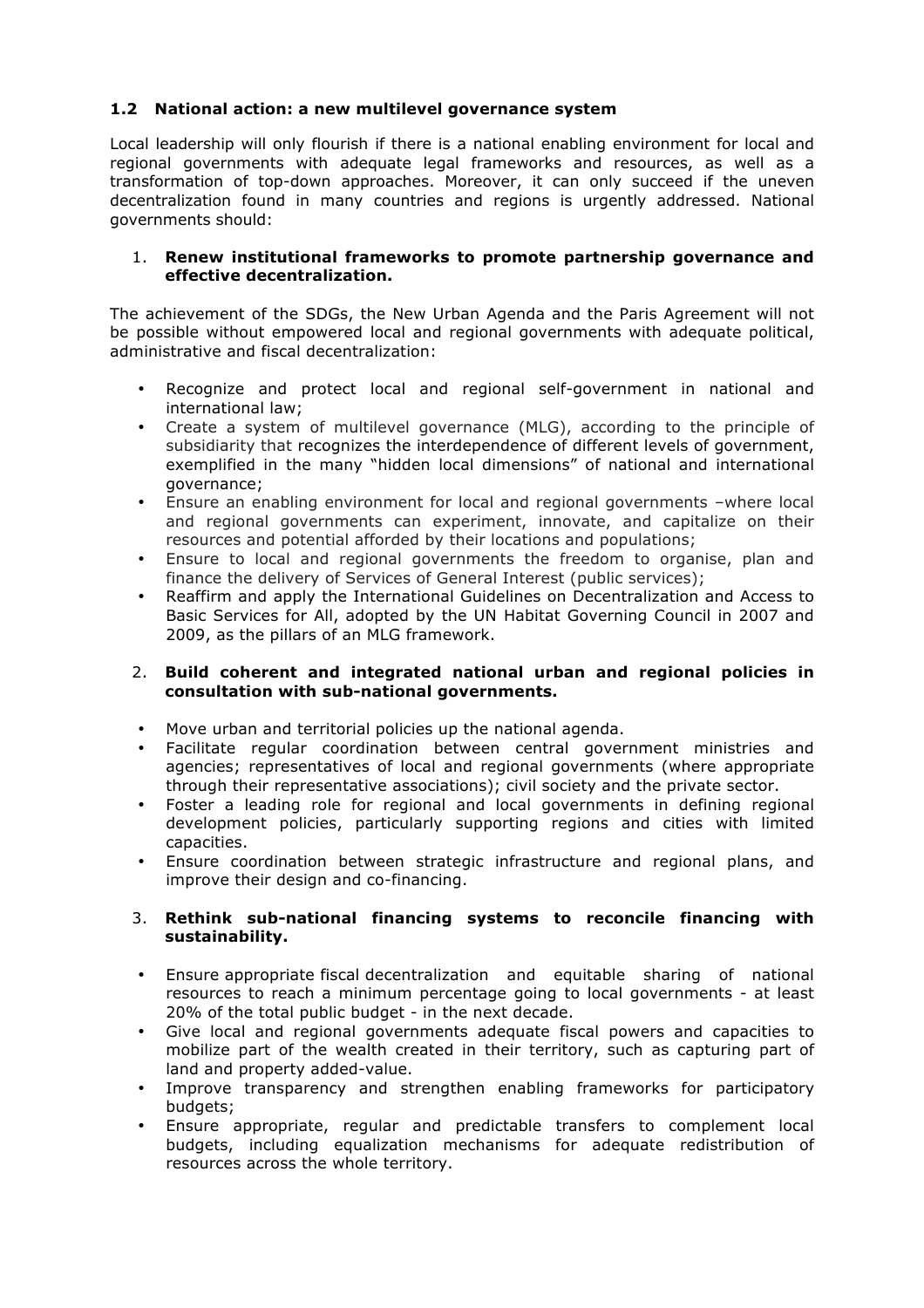- Collaborate with local and regional governments to redefine financing strategies and regulate the role of private finances to support sustainable cities; improve local and regional governments' access to responsible borrowing.
- Enact policies and establish legal frameworks to attract national and international investments, both sustainable and inclusive, in local development and infrastructures.
- Facilitate local and regional governments' access to climate financing, through adapted guarantee mechanisms combined with capacity building at the local level.

#### 4. **Involve local and regional governments and their associations in the follow up of the SDGs and the New Urban Agenda, supported by accurate territorialized data, learning tools and opportunities.**

- Create national mechanisms for participatory follow up of the SDGs, the Paris Climate Agreement, the New Urban Agenda, the Sendai Framework and the AAAA that involve all levels of government, civil society, the private sector and academia.
- Strengthen the role of sub-national governments and local stakeholders in generating data for urban and territorial governance.
- Strengthen the role of Local and Regional Government Associations to support, monitor and promote the implementation of the SDGs through their constituency.
- Evaluate and share experiences and promote practical tools for implementation through peer-to-peer learning and decentralized cooperation.

#### **1.3 International action: local and regional governments' rightful place at the global table**

For global policies and agreements to properly harness local experience and commitment, the place of local and regional governments in international policy-making needs to change. They must be part of a structured consultation as a recognized and organized global constituency rather than subject to *ad hoc* consultation processes. The efforts of local and regional governments to organize and produce informed inputs must be acknowledged as part of the decision-making process by taking the following steps:

- 1. **Include organized local and regional government networks in the governing structures of international development institutions.**
- Local and regional governments should be acknowledged with **specific status in the UN**.
- The **World Assembly of Local and Regional Governments** facilitated by the Global Taskforce of Local and Regional Governments – should be the liaison point for this constituency.
- Enhance political dialogue: there should be a **system wide consultation mechanism for local and regional governments** in development institutions, in particular the United Nations. The inclusion of local and regional government representatives in national delegations to global negotiations will be instrumental to embed the local perspective in international institutions.
- Local and regional governments should have **a concrete role in the follow-up and review of global development policies**, and the New Urban Agenda, the High-Level Political Forum, the Paris Agreement, AAAA and the Sendai Framework, in particular.
- 2. **Create new instruments to finance local sustainable infrastructure and services.**
- **Convene a high-level panel of international experts** and elected leaders. This would agree strategies with financing institutions to translate criteria in international agreements into bankable proposals for new and existing financial actors.